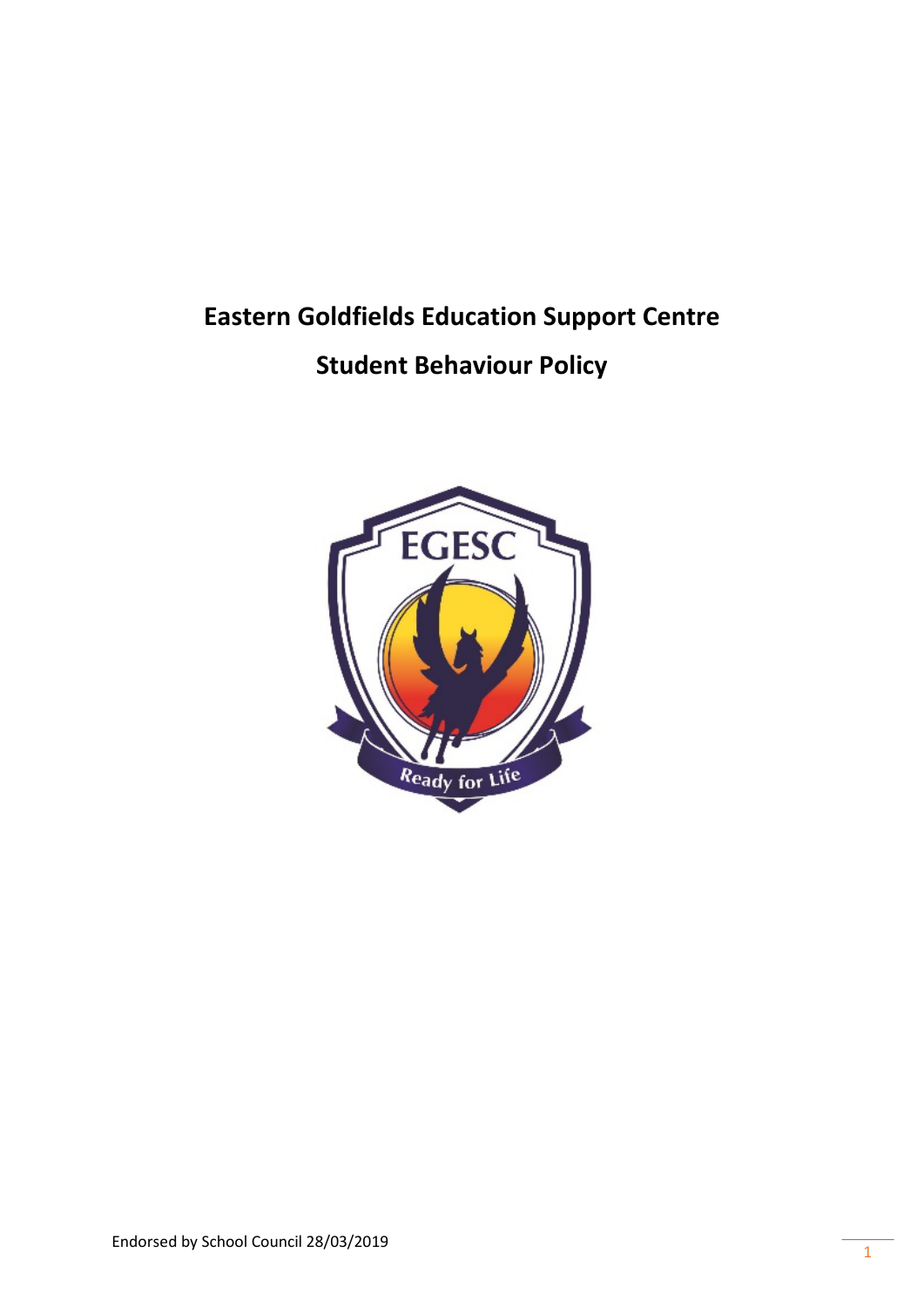## **Rationale**

Eastern Goldfields Education Support Centre aims to provide a safe, supportive and engaging learning environment, where our students, staff and parents feel a sense of pride and belonging.

We believe that if students are involved in rich learning programmes, strong relationships are developed, and expectations of behaviour are clear and consistent; negative behaviours will be minimised.

We recognise that behaviour is learned, and teach our students positive behavioural choices through educational programs at a whole school and individual level. We acknowledge the differing developmental levels of students and adapt our teaching and learning program as required. Students at educational risk as a result of inappropriate behaviours are supported by individual education plans which are developed by staff in consultation with parents and external agencies.

## **Whole school approach**

We believe that through consistency and communication we can best support our students to demonstrate appropriate behaviours.

*In collaboration with Kalgoorlie-Boulder Community High School and Eastern Goldfields College we aim to;*

- Establish and promote an inclusive school culture where consistent and explicit teaching of positive behaviours forms the basis of our behaviour management
- **EXTER** Create a predictable, positive and safe learning environment
- Establish a clear set of consequences which are fair, appropriate and consistent
- Build positive relationships and promote restorative practice

## **Role of staff**

The principal will ensure that the school Behaviour Management Policy is developed through a process of consultation and reviews, ensuring that it aligns to Department of Education requirements.

Staff at our school will;

- Model appropriate and respectful behaviours.
- Act in the best interest of the student.
- Allow students time to process instructions.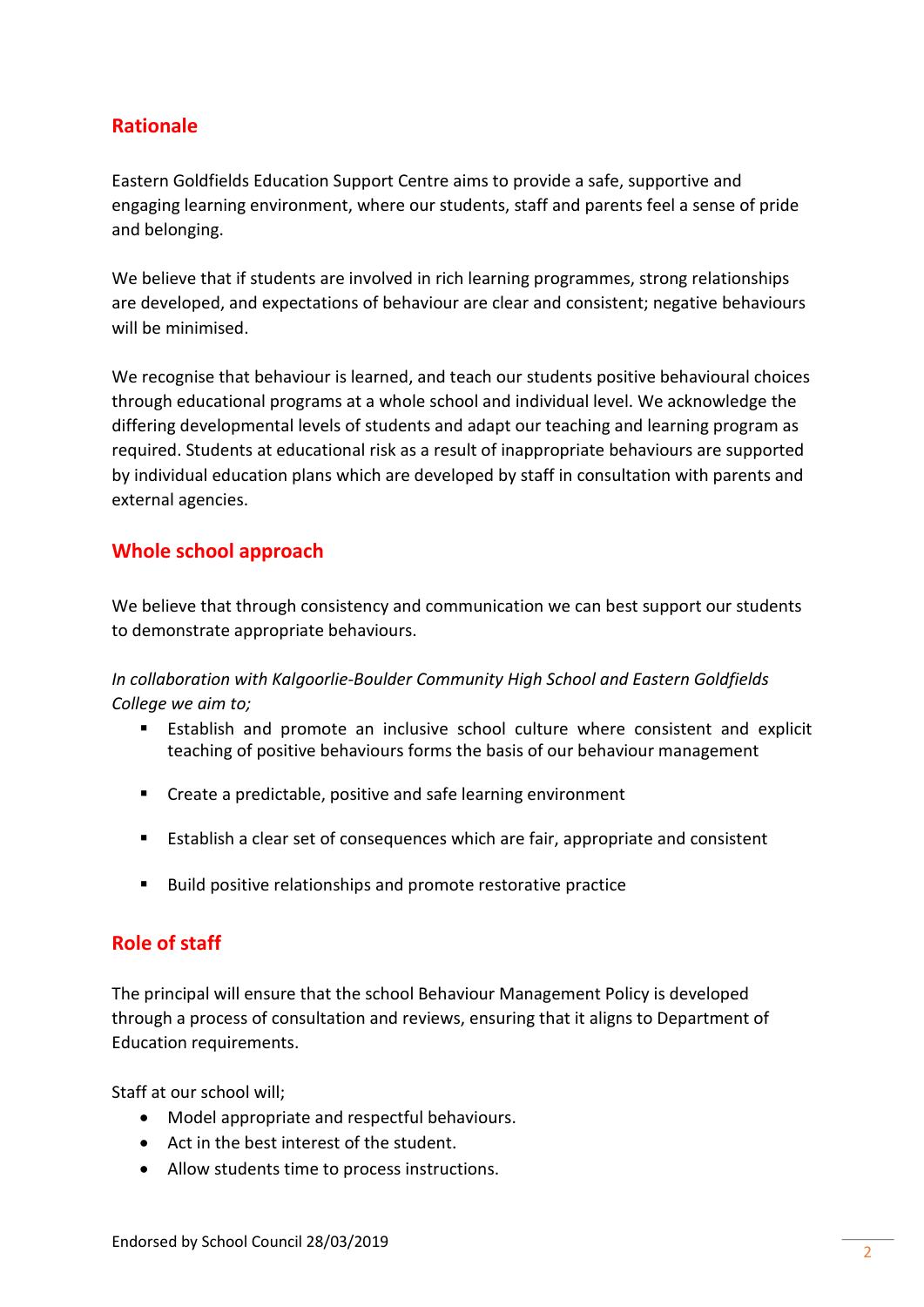- Use proactive interventions to de-escalate situations.
- Explicitly teach social and self-regulation skills through whole school programs.
- Apply strategies and consider input from external support agencies.
- Communicate with colleagues and caregivers to maintain consistency in behaviour supports.
- Follow school and departmental processes when responding to student behaviour.

#### **Positive Behaviour Support**

Eastern Goldfields Education Support Centre is currently developing a Positive Behaviour Support model across our school. A three tiered pyramid approach to whole school behaviour management practices will provide an operational framework for achieving improved outcomes for our students.

## **School rules**

- **Be Respectful**
- **Be Safe**
- **Be your Best**
- **Follow instructions**

#### **Code of Conduct**

The school's code of conduct is explicitly taught to students, who are supported to generate examples of positive behaviours which demonstrate the code.

- **1**. All students have a right to learn without disruption.
- **2**. All students must follow the instructions given by a teacher.
- **3**. All members of the school community will treat each other with respect and courtesy.
- **4**. All students must maintain a safe and healthy school environment.
- **5**. All students must use technology appropriately and according to DOE policy.
- **6.** Students must stay within the school boundaries and not leave the school site without

permission.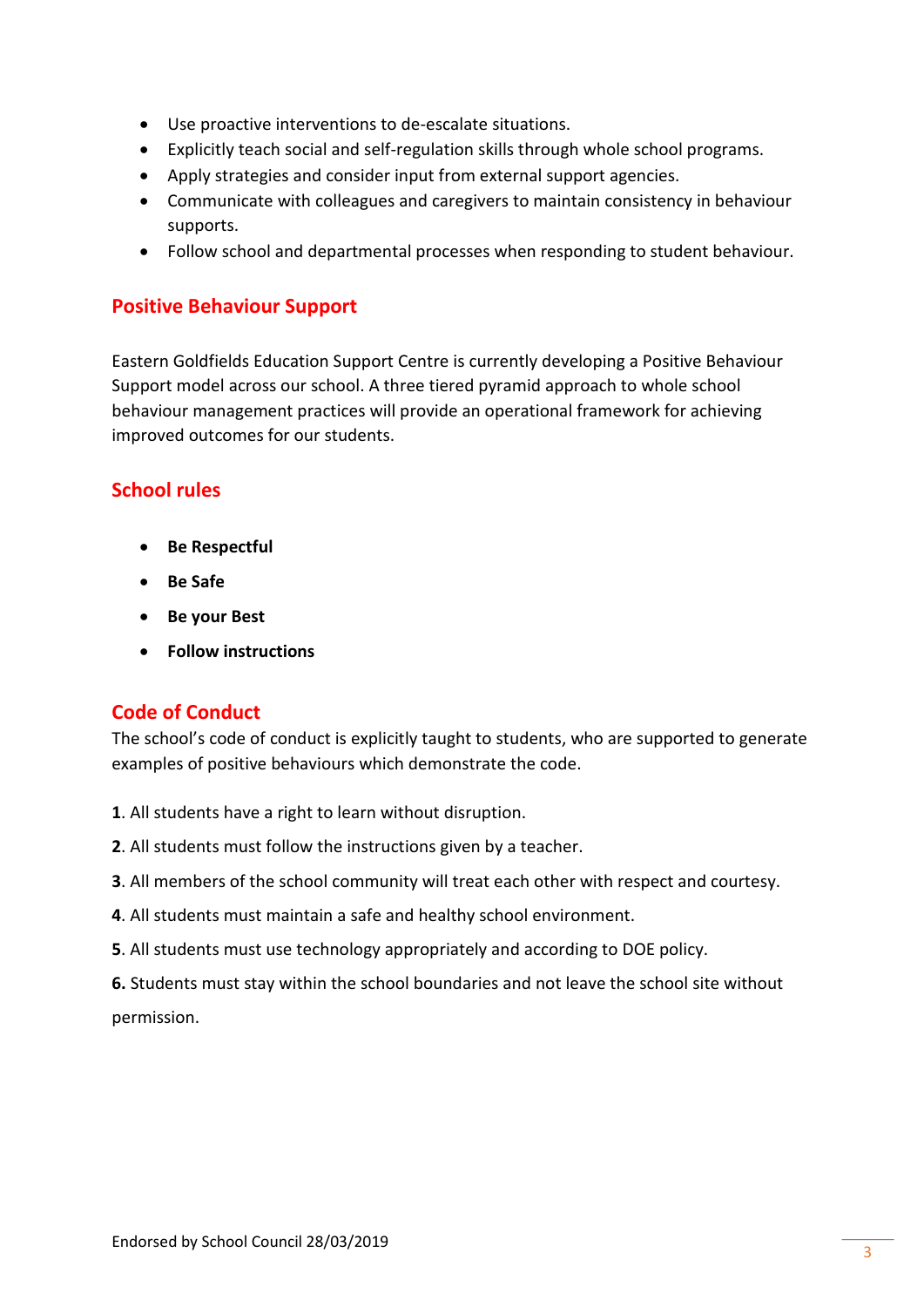## **Rights and Responsibilities**

Everyone has the right to feel safe, be valued and reach their potential. We each have a responsibility not to interfere with the rights of others. At EG ESC our school rules are embedded in our rights and responsibilities.

| <b>Rights</b>                          | <b>Responsibilities</b>                                     |
|----------------------------------------|-------------------------------------------------------------|
| <b>Everyone has the right to learn</b> | Everyone should;<br>- follow instructions & code of conduct |
| without disruption                     | - not touch the property of others                          |
|                                        | - use volume of voice to suit the situation                 |
|                                        |                                                             |
|                                        | Everyone should;                                            |
| <b>Everyone has the right to be</b>    | be respectful                                               |
| treated with respect                   | - use manners                                               |
|                                        | - not name call or use put downs                            |
|                                        | - respect the feelings of others                            |
|                                        | Everyone should;                                            |
| Everyone has the right to work in a    | - clean up after themselves                                 |
| safe, organised environment            | act safely                                                  |
|                                        | - look after their own property                             |
|                                        | - not threaten, hit or swear at others                      |
|                                        | Everyone should;                                            |
| Everyone has the right to feel proud   | - wear school uniform                                       |
| of our school                          | - achieve their personal best                               |
|                                        | - show persistence                                          |
|                                        | - celebrate achievements                                    |

## **Process for the management of student behaviour**

#### **Overall goal – Positive Classroom Management**

- Staff duty of care maintained
- Positive, cohesive classroom communities
- Utilisation of CMS low key strategies in the classroom
- Explicit teaching of the code of conduct
- Identifying acceptable and unacceptable behaviours using our 'Rights and Responsibilities'
- Explicit teaching about bullying and processes to follow if being bullied
- Reinforcing positive behaviours through rewards system (school/class/individual)
- Appropriate, engaging and relevant curriculum content
- Development and implementation of Individual and Group Education Plans
- 'First, Then, Next' charts and other visual supports to empower and motivate students
- Supporting students self-regulation through Zones of Regulation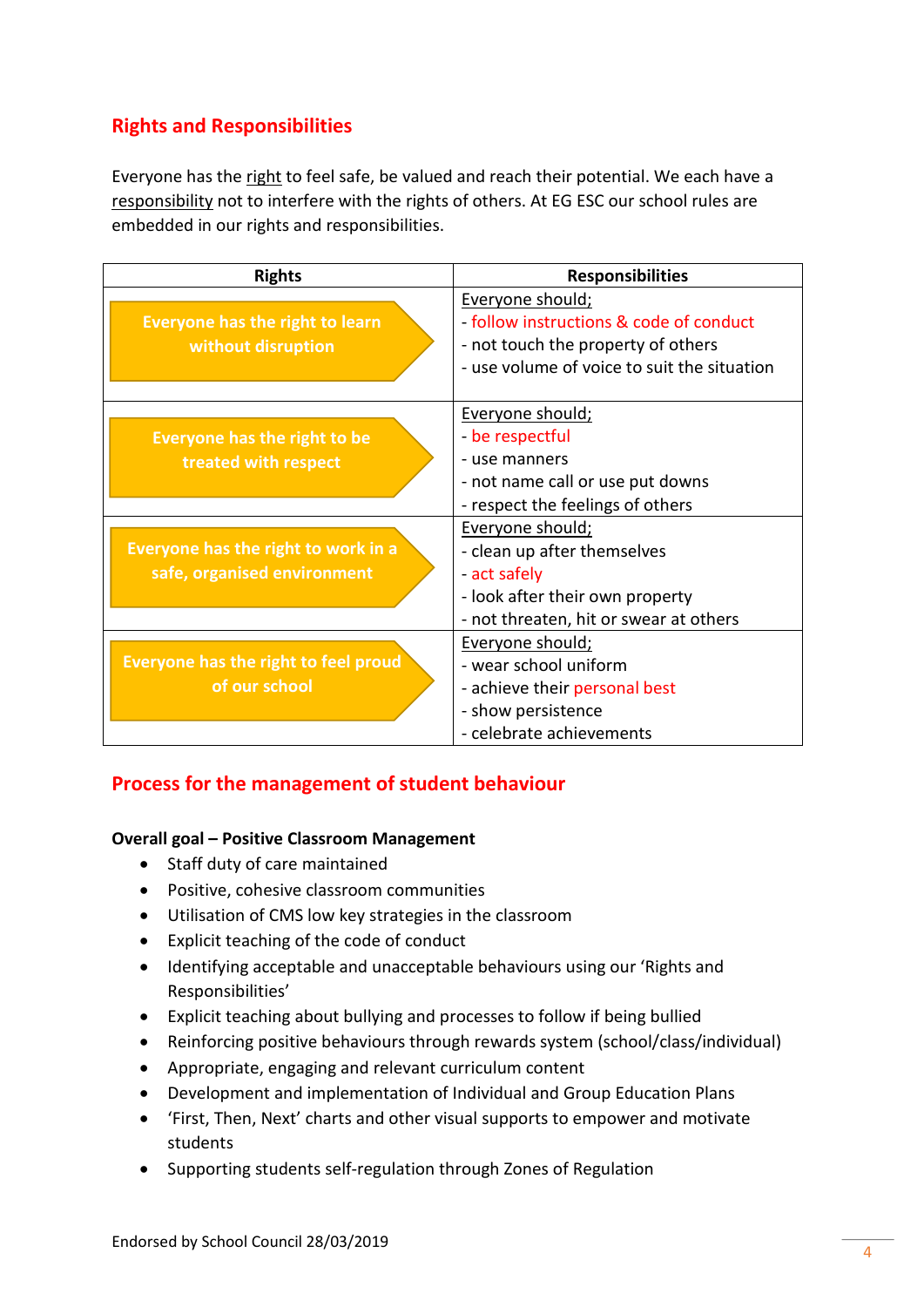- Explicit teaching of social skills through 'PATHS'
- Consistency across educators and contexts and open communication between educators about student's needs, wellbeing and progress
- Communication with parents and encouraging their participation in the education process

## **Recognising and celebrating positive behaviours**

- In class rewards and incentives
- Verbal praise, high fives, stickers, certificates, prizes etc
- Participation in a preferred activity
- Positive parent communication phone calls/letters home
- Work displayed in classrooms, on the Wow Wall and end of term lunch for all students with work on the wall.
- Merit certificates/principals awards at assemblies
- Whole school reward (1-2 times per term)

## **Managing negative behaviours**

#### **Stage 1 – Low level intervention of minor conflicts (Teacher, EAs, Parents)**

- *Use CMS responses to Inappropriate Behaviour*: Low level Bumps, Squaring Off, Positive Choices, Shifting seats, Sensory break, Change of task etc.

- *Private conversation*: teacher/EA to outline the positive behaviours required and the consequence of not demonstrating this behaviour (loss of privilege). *Identify acceptable and unacceptable behaviours*. *Zones of Regulation.*

- *Removal from trigger:* if appropriate, EA to remove student from the classroom and engage in distraction/alternate task or sensory break for a set time only.

- *Re-set time* in the thinking chair or reflection location.

*- Loss of privilege*: If the student is unable to make the right choice to behave the student will lose access to a preferred-task (but not a reward that has already been earned).

- *Fresh start/reset* after break time.

- *Recording of behaviours on Integris*.

- *Communication with parents* with regards to student behaviour. Note time of phone call on referral and note parent response. Discuss positive and negatives.

*\* Serious incidents, where the student is at risk of harming themselves or others, are fasttracked to a principal referral. All classrooms have a yellow and red card to request support and visually represent the urgency of the intervention.*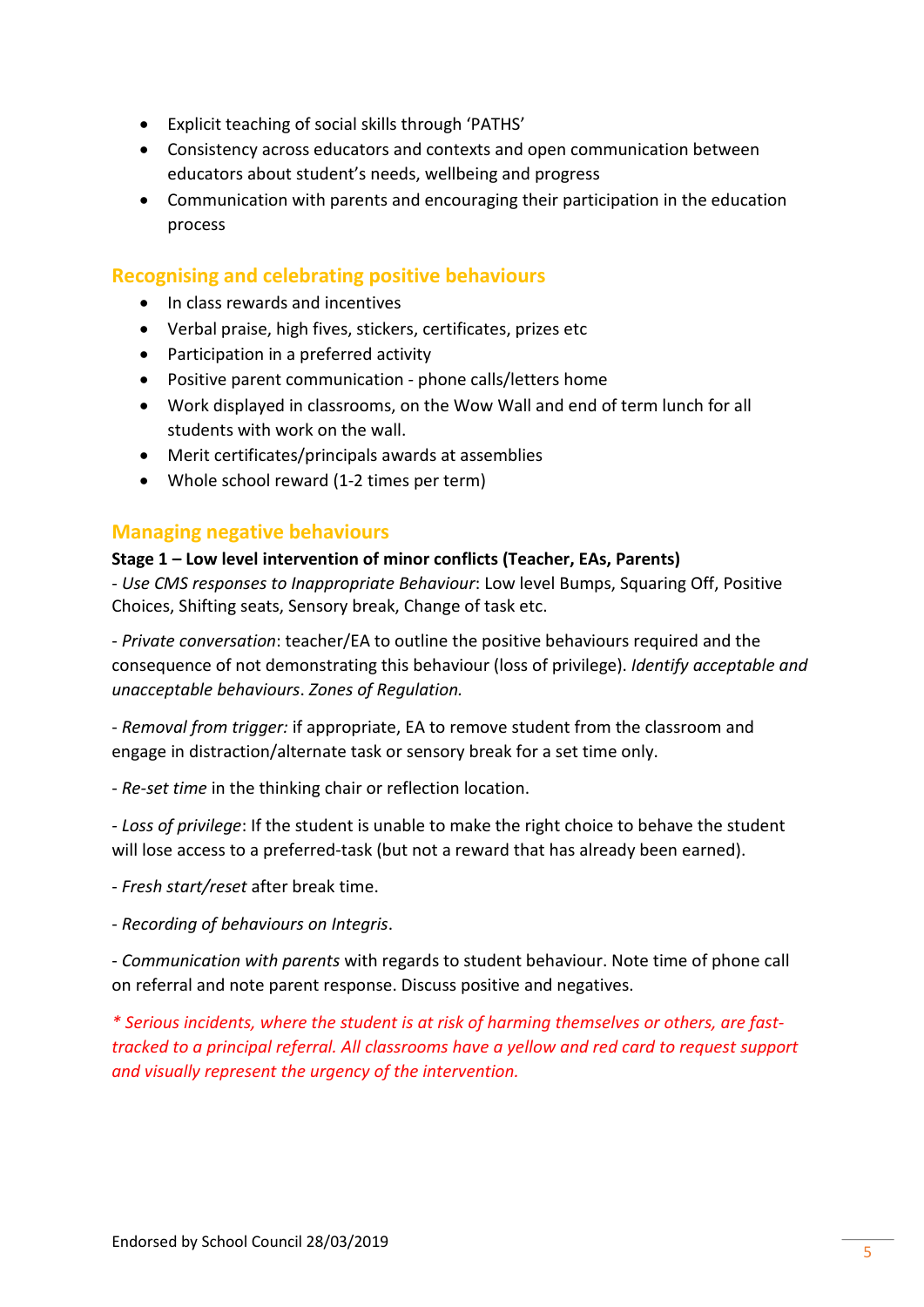#### **Stage 2 – Continuous, Frequent or Unresolved Conflicts (Teacher, Principal and Parents)**

- *Discuss continued behaviour conflicts* with the parents and Principal.
- If required, *Informal Behaviour Plan* and discussion with the student.
- *Communication with parents* with regards to students' progress.

#### **Stage 3 – Repeated, Unresolved Conflicts or Serious Incidents (Teacher, Principal and Parents)**

- *Formal Individual Behaviour Plan* developed and discussed with the student/parents.
- *School Psychologist* referral made. *SSENBE* services may be requested.
- Student escalation profiles developed and implemented
- Incident may lead to *suspension* or loss of good standing.
- Physical contact
	- o First engage verbally, provide visuals, offer distractor, offer choice.
	- o Use physical contact only when there is the risk of harm.
	- o Use appropriate Team Teach hold, debrief afterwards.

## **Violence in Schools**

In alignment to the Minister for Education's 'Statement on School Violence', students who knowingly and deliberately start fights or attack other students will be suspended. Students who record or film a fight, rather than seek assistance will be suspended. Students who intentionally physically attack a staff member may be excluded from the school.

## **Good Standing**

All students in our school begin the year with 'good standing'. Students who do the wrong thing may lose their good standing at the discretion of the principal. Students must have good standing to participate in school social activities. Students can earn back good standing by behaving appropriately.

## **Measures to address risks of suicidal behaviour/non-suicidal self injury**

- 1. Referral of student to Principal or Student Wellbeing coordinator Gatekeeper trained.
- 2. Involvement of school psychologist and parents.
- 3. External agency support if required.